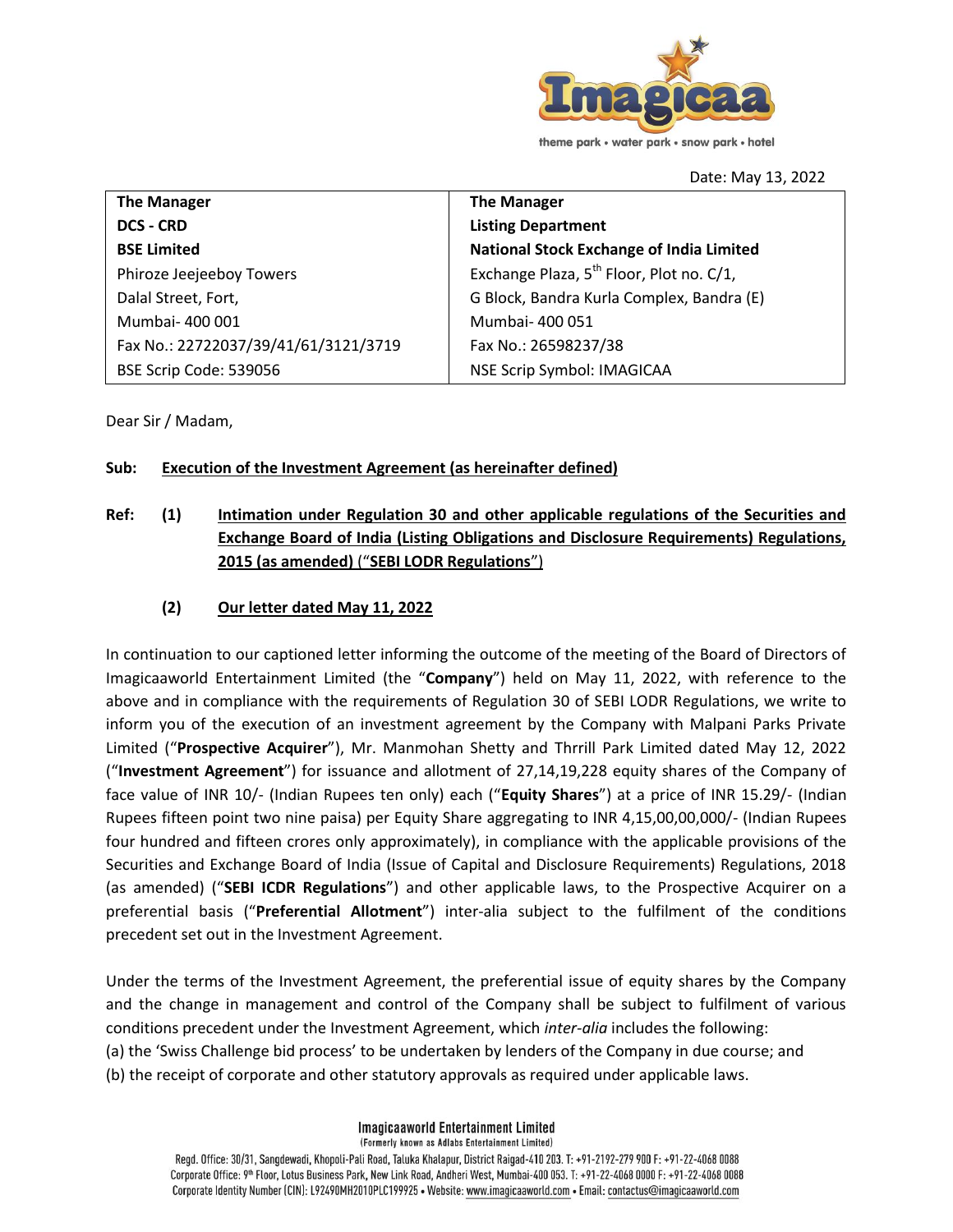

If any of the conditions precedent set out under the Investment Agreement are not fulfilled, the Investment Agreement may be terminated and the preferential issue of equity shares may be cancelled in accordance with the terms and conditions of the Investment Agreement.

The details as required under Regulation 30 of the SEBI LODR Regulations read with the Securities and Exchange Board of India (SEBI) Circular No. CIR/CFD/CMD/4/2015 dated September 09, 2015 with respect to the Investment Agreement is enclosed as **ANNEXURE – A** to this letter.

We request you to kindly take the above on record.

Pursuant to the requirements of Regulation 30 of the Securities and Exchange Board of India (Listing Obligations and Disclosure Requirements) Regulations, 2015, the aforesaid notice would also be made available on the website of the Company:<https://www.imagicaaworld.com/>

Thanking you,

Yours faithfully,

For **IMAGICAAWORLD ENTERTAINMENT LIMITED**,

MAYURESH RAVINDRA KORE

Digitally signed by MAYURESH RAVINDRA KORE DN: c=IN, st=Maharashtra, 2.5.4.20=e04dad492cf83ba219a987ce5f6951200a44a74f3 bf09ac553fbdcc57d31af78, postalCode=400063, street=KORE NIWAS, ROAD NO.4, PANDURANG WADI, GOREGAON EAST-400063, serialNumber=f09d44008a2b66ba6b204aeb78eea570c7d 4a5d96e30a74788bdf2edea24ff35, o=Personal, cn=MAYURESH RAVINDRA KORE, pseudonym=8c96ce5658d75e9db2fb58bc77a3c8b3 Date: 2022.05.13 22:40:38 +05'30'

**Mayuresh Kore Chief Financial Officer** 

**Encl.: as above**

**Imagicaaworld Entertainment Limited** (Formerly known as Adlabs Entertainment Limited)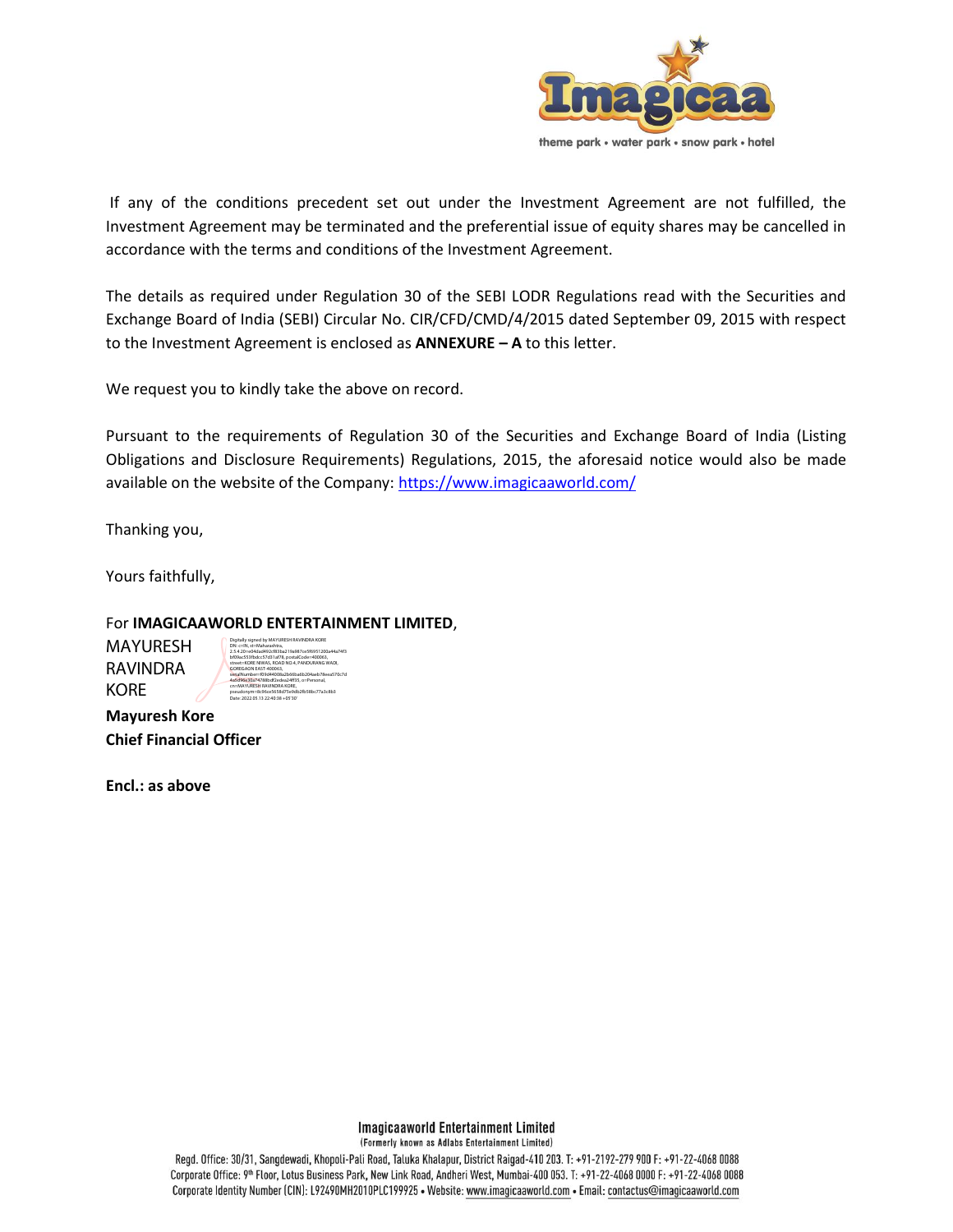

# **ANNEXURE – A INVESTMENT AGREEEMENT**

| Sr.       | <b>Particulars</b>                                                                                                                                                                                                                                     | <b>Details</b>                                                                                                                                                                                                                                                                                                                                                                                                                                                                                  |
|-----------|--------------------------------------------------------------------------------------------------------------------------------------------------------------------------------------------------------------------------------------------------------|-------------------------------------------------------------------------------------------------------------------------------------------------------------------------------------------------------------------------------------------------------------------------------------------------------------------------------------------------------------------------------------------------------------------------------------------------------------------------------------------------|
| No.<br>1. | Name(s) of parties with whom<br>the agreement is entered                                                                                                                                                                                               | The Investment Agreement dated May 12, 2022 has<br>been entered into between the Company, the<br>Prospective Acquirer, Mr. Manmohan Shetty and Thrrill<br>Park Limited.                                                                                                                                                                                                                                                                                                                         |
| 2.        | Purpose of entering into the<br>agreement                                                                                                                                                                                                              | To issue and allot Equity Shares to the Prospective<br>Acquirer and for change in management and control of<br>the Company, subject to fulfilment of the conditions<br>precedent set out under the Investment Agreement,<br>which is executed pursuant to a Resolution plan<br>formulated under the Reserve Bank of India (Prudential<br>Framework for Resolution<br>of Stressed<br>Assets)<br>Directions, 2019 issued by Reserve Bank of India vide its<br>circular dated June 7, 2019,        |
| 3.        | Shareholding, if any, in the<br>with<br>whom<br>the<br>entity<br>agreement is executed                                                                                                                                                                 | Nil                                                                                                                                                                                                                                                                                                                                                                                                                                                                                             |
| 4.        | Significant<br>terms<br>of<br>the<br>(in brief)<br>agreement<br>special<br>rights like right to appoint<br>directors, first right to share<br>subscription in case of issuance<br>of shares, right to restrict any<br>change in capital structure etc. | The Preferential Allotment of the Equity Shares to the<br>Prospective Acquirer and the change in management<br>and control of the Company is subject to fulfilment of<br>various conditions precedent under the Investment<br>Agreement, which inter-alia includes the following: (a)<br>the 'Swiss Challenge bid process' to be undertaken by<br>lenders of the Company in due course; and (b) the<br>receipt of corporate and other statutory approvals as<br>required under applicable laws. |
| 5.        | Whether the said parties are<br>related to promoter/promoter<br>group/ group companies in any<br>manner. If yes,<br>nature<br>of<br>relationship                                                                                                       | The<br>Prospective Acquirer is not related to the<br>promoter/promoter group/ group companies in any<br>manner.                                                                                                                                                                                                                                                                                                                                                                                 |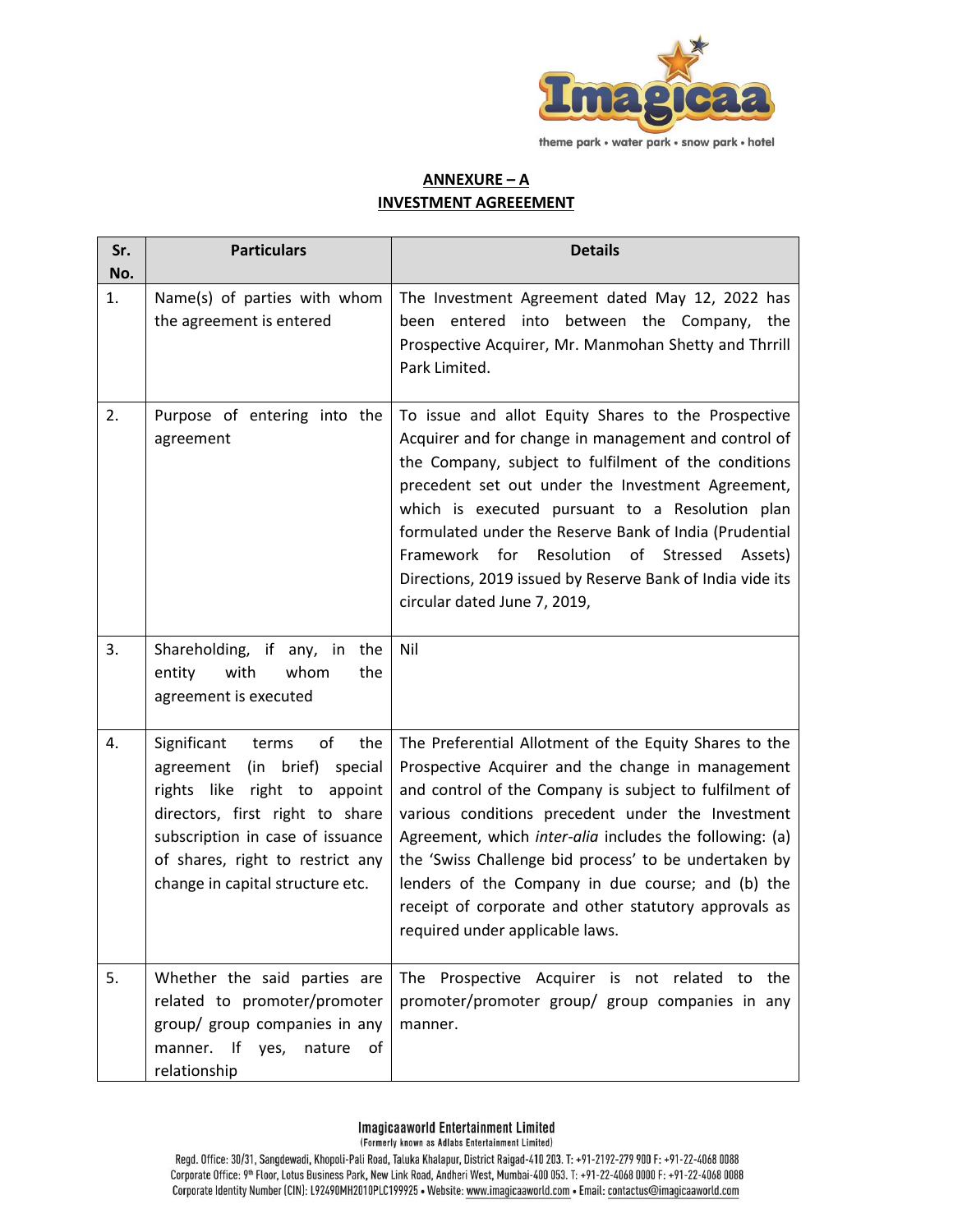

| 6. | Whether the transaction would<br>fall<br>within<br>related<br>party<br>transactions? If yes, whether the<br>same is done at "arms length"                                                                                                                                                                                                                                                    | Not Applicable                                                                                                                                                                                                                                                                                                                                                                                                                                                                                                                                                                                                                         |
|----|----------------------------------------------------------------------------------------------------------------------------------------------------------------------------------------------------------------------------------------------------------------------------------------------------------------------------------------------------------------------------------------------|----------------------------------------------------------------------------------------------------------------------------------------------------------------------------------------------------------------------------------------------------------------------------------------------------------------------------------------------------------------------------------------------------------------------------------------------------------------------------------------------------------------------------------------------------------------------------------------------------------------------------------------|
| 7. | In case of issuance of shares to<br>the parties, details of issue<br>price, class of shares issued                                                                                                                                                                                                                                                                                           | Issue and allotment on preferential issue basis of<br>27,14,19,228 Equity Shares of the Company of face<br>value of INR 10/- (Indian Rupees ten only) each at a<br>price of INR 15.29/- (Indian Rupees fifteen point two<br>nine paisa) per Equity Share aggregating to INR<br>4,15,00,00,000/- (Indian Rupees four hundred and<br>fifteen crores only), in compliance with the applicable<br>provisions of the SEBI ICDR Regulations and other<br>applicable laws, to the Prospective Acquirer on a<br>preferential basis inter-alia subject to the fulfilment of<br>the conditions precedent set out in the Investment<br>Agreement. |
| 8. | Any other disclosures related to<br>such agreements, viz., details of<br>on the board of<br>nominee<br>directors of the listed entity,<br>potential conflict of interest<br>arising out of such agreements,<br>etc.                                                                                                                                                                          | Subject to the fulfilment of the conditions precedent<br>set out in the Investment Agreement, post issuance and<br>allotment of the Equity Shares in the Company to the<br>Prospective Acquirer, the Prospective Acquirer shall<br>have the right to appoint nominee directors on the<br>Board of Directors of the Company.                                                                                                                                                                                                                                                                                                            |
| 9. | termination<br>of<br>case<br>In.<br>or<br>amendment<br>of<br>agreement,<br>shall<br>disclose<br>entity<br>listed<br>additional details to the stock<br>exchange(s):<br>a) name of parties to the<br>agreement;<br>b) nature of the agreement;<br>c) date of execution of the<br>agreement;<br>d) details of amendment and<br>impact thereof or reasons of<br>termination and impact thereof. | Not Applicable                                                                                                                                                                                                                                                                                                                                                                                                                                                                                                                                                                                                                         |

### **Imagicaaworld Entertainment Limited**

(Formerly known as Adlabs Entertainment Limited)